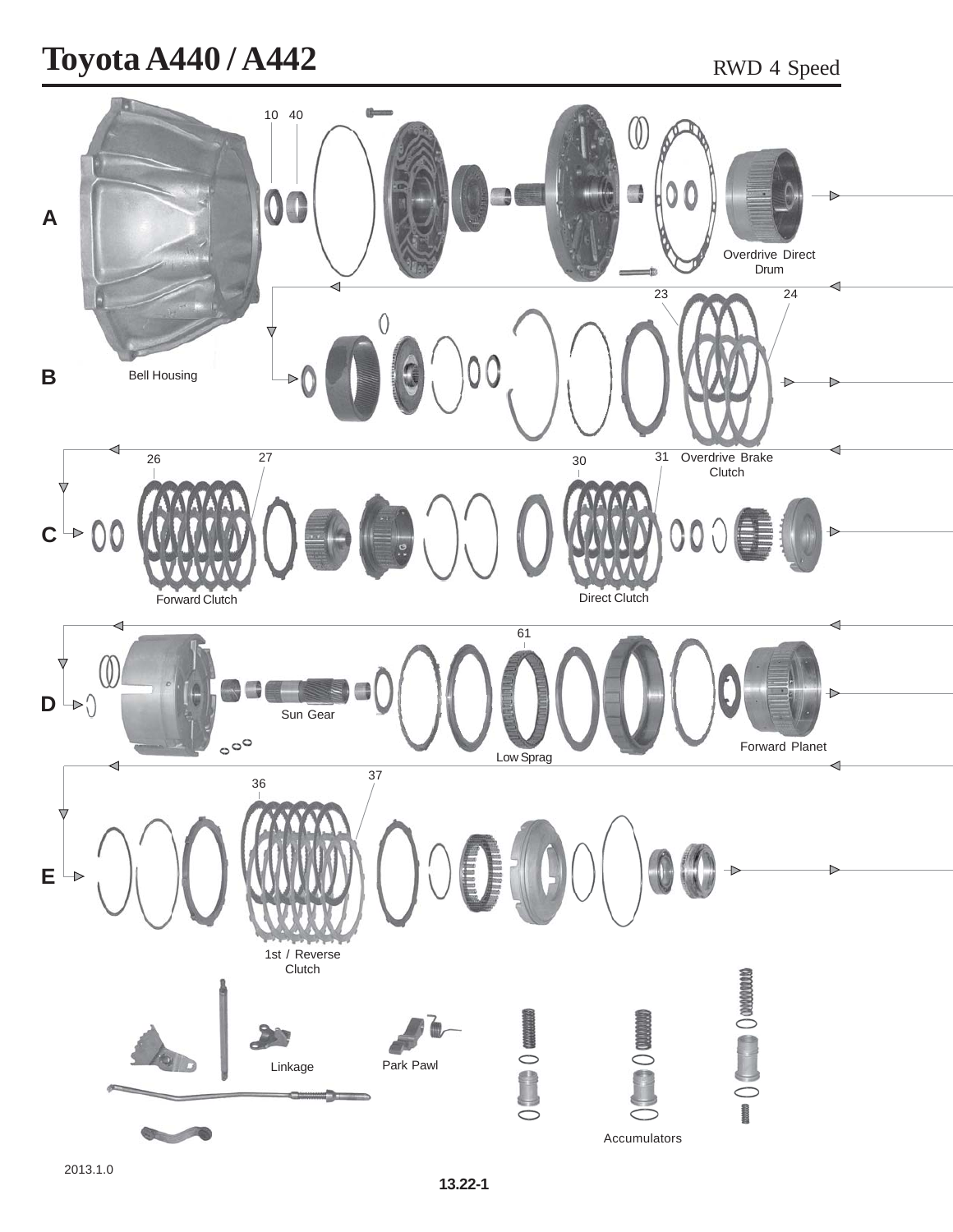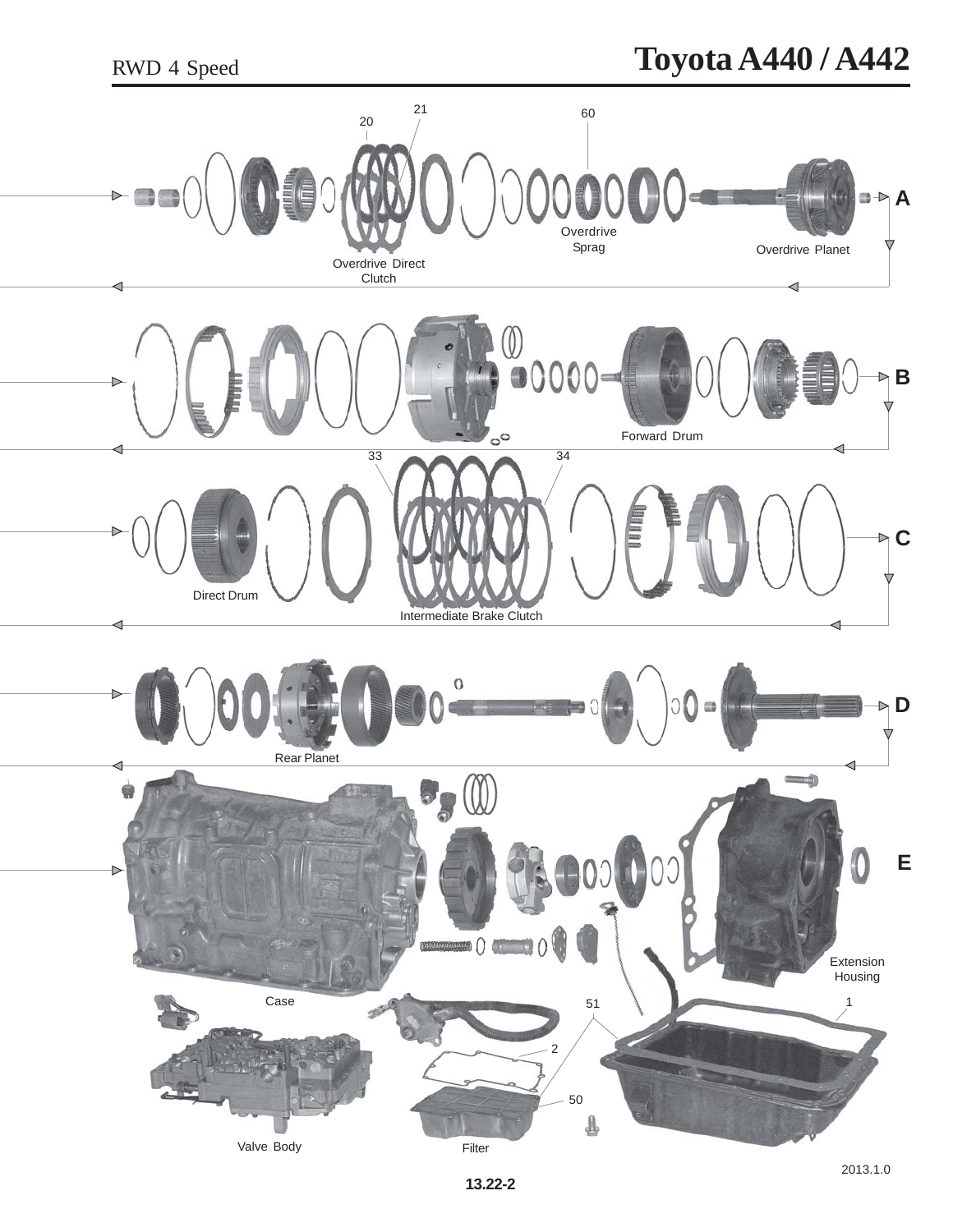## **Toyota A440F, A442F (4WD 4-Speed)**

|                                             | <b>VEHICLE</b><br><b>MODEL</b>                          |                                     | <b>YEARS</b>             | <b>DRIVE</b><br><b>TRAIN</b>                                                                                                                   | <b>TRANS.</b><br><b>TYPE</b> |  |  |
|---------------------------------------------|---------------------------------------------------------|-------------------------------------|--------------------------|------------------------------------------------------------------------------------------------------------------------------------------------|------------------------------|--|--|
|                                             |                                                         |                                     |                          |                                                                                                                                                |                              |  |  |
|                                             |                                                         |                                     |                          |                                                                                                                                                |                              |  |  |
| ILL.<br>NO.                                 | <b>PART</b><br><b>NUMBER</b>                            | <b>PER</b><br><b>CAR</b>            | <b>DESCRIPTION</b>       |                                                                                                                                                | <b>YEARS</b>                 |  |  |
| <b>MASTER BOX KITS</b>                      |                                                         |                                     |                          |                                                                                                                                                |                              |  |  |
|                                             | <b>K1100F-S</b><br><b>K1100FC-S</b>                     |                                     |                          | Master Kit (w/o Steels)  Transmission Section  1986-92<br>Master Kit (w/o Steels)  Transmission Section  1993-95                               |                              |  |  |
|                                             |                                                         |                                     | <b>Steel Plate Kits:</b> |                                                                                                                                                |                              |  |  |
|                                             | K1100F-9<br>K1100F-9A<br>K1100FC-9                      |                                     |                          |                                                                                                                                                |                              |  |  |
| <b>OVERHAUL KITS</b>                        |                                                         |                                     |                          |                                                                                                                                                |                              |  |  |
|                                             | <b>K11900F</b>                                          | $\mathbf{1}$                        |                          |                                                                                                                                                |                              |  |  |
|                                             | <b>K11900FT</b>                                         | 1                                   |                          |                                                                                                                                                |                              |  |  |
| <b>GASKET AND RUBBER COMPONENTS</b>         |                                                         |                                     |                          |                                                                                                                                                |                              |  |  |
| 1E<br>2F                                    | 11170F<br>11120F                                        | 1<br>$\mathbf{1}$                   |                          |                                                                                                                                                |                              |  |  |
| <b>METAL CLAD SEALS</b>                     |                                                         |                                     |                          |                                                                                                                                                |                              |  |  |
| 10A<br>---                                  | 65526C<br>68504<br>67509                                | 1<br>2<br>$\mathbf{1}$              |                          |                                                                                                                                                |                              |  |  |
| <b>CLUTCH PLATES (TRANSMISSION SECTION)</b> |                                                         |                                     |                          |                                                                                                                                                |                              |  |  |
| 20A<br>21A                                  | 11304F<br>11305F                                        | 3<br>3                              |                          | Overdrive Direct Friction  46T, .082" - 4.990" O.D.  1986-95                                                                                   |                              |  |  |
| 23B<br>23B<br>24B<br>24B<br>24B             | 11308F<br>11310F<br>11309F<br><b>11311FC</b><br>11311FD | 3<br>3<br>3<br>2<br>$\mathbf{1}$    |                          | Overdrive Brake Friction  75T, .075" - 7.230" O.D.  1993-95<br>Overdrive Brake Steel  6T, .095" - 6.405" I.D.  1993-95                         |                              |  |  |
| 26C<br>27C                                  | 11304F<br>11305F                                        |                                     |                          |                                                                                                                                                |                              |  |  |
| 30C<br>31C                                  | 11304F<br>11305F                                        | 5<br>$\overline{5}$                 |                          |                                                                                                                                                |                              |  |  |
| 33C<br>34C<br>34C<br>34C                    | 11308F<br>11309F<br>11309FC<br>11309F                   | $4 - 5$<br>4<br>$\overline{7}$<br>5 |                          | Intermediate (Brake No. 1) Friction  70T, .079" - 6.887" O.D.  1986-95<br>Intermediate (Brake No. 1) Steel  6T, .095" - 6.004" I.D.  1986-5/90 |                              |  |  |
| 36E<br>37E<br>37E                           | 11321F<br>11322F<br>11322FA                             | 6<br>6<br>6                         |                          |                                                                                                                                                |                              |  |  |